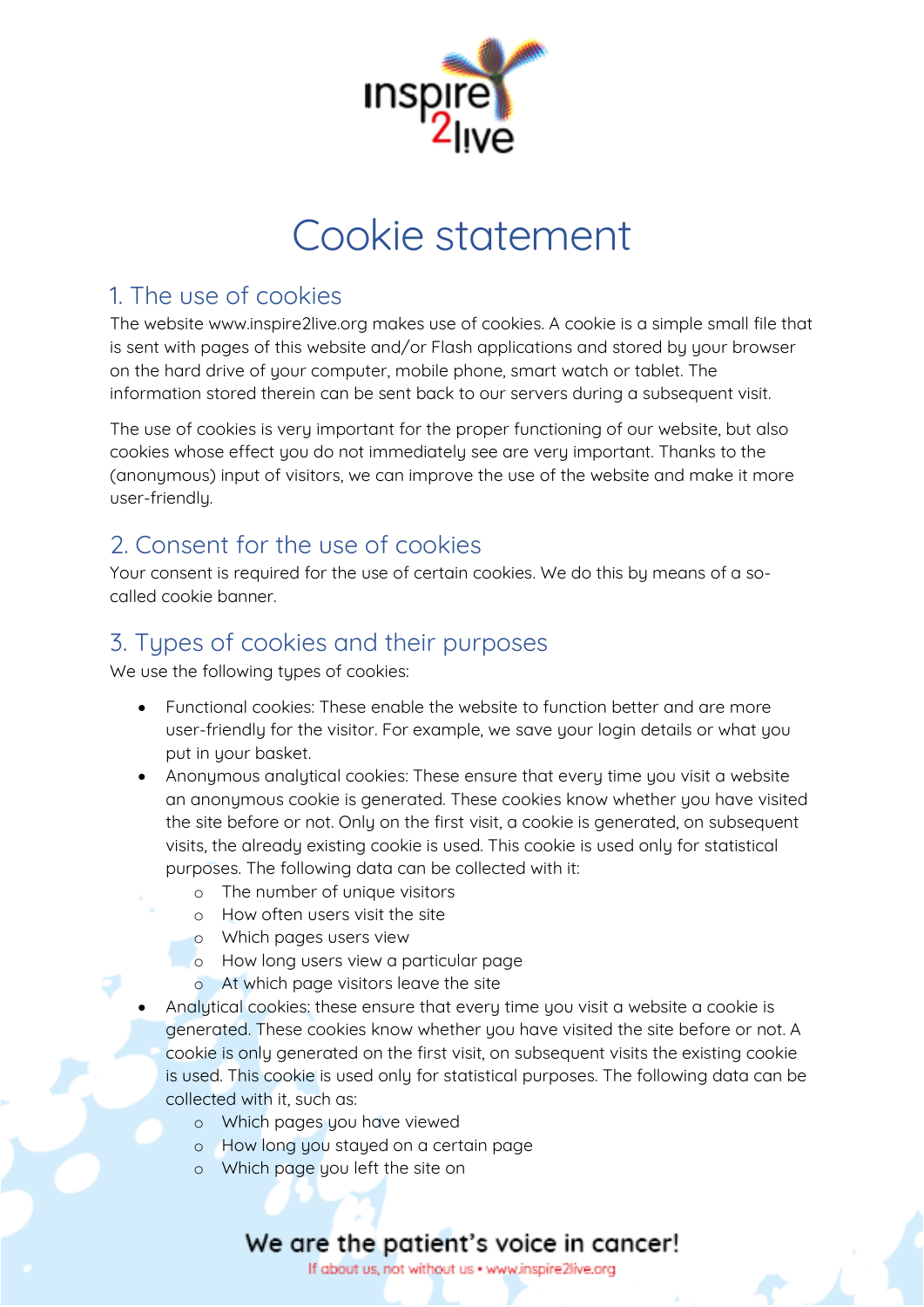

- Own tracking cookies: These allow us to know that in addition to our website, you have visited other website(s) in our network. The profile built up in this way is not linked to your name, address, email address and so on, but is only used to tailor advertisements to your profile, so that they are as relevant to you as possible. We ask your permission for these cookies. Without your permission, these cookies will not be placed.
- Third-party tracking cookies: these track which pages you visit on the internet in order to build your personal profile. This profile is not linked to your name, address, e-mail address and such like known to us, but is only used to tailor advertisements to your profile so that they are as relevant as possible to you. We ask your permission for these cookies. Without your permission, these cookies will not be placed.
- Social media-related cookies: these register which articles and pages you share via their social media sharing buttons, such as Facebook and LinkedIn. They may also contain tracking cookies that follow your surfing behaviour on the web.
- Site improvement cookies: these allow us to test different versions of a webpage to see which one is best visited.

#### 4. Your rights in relation to your data

You have the right to access, rectify, limit and delete personal data. You also have the right to object to the processing of personal data and the right to data portability. You can exercise these rights by sending us an e-mail via info@Inspire2Live.nl. To prevent misuse, we may ask you to identify yourself adequately. When it comes to access to personal data linked to a cookie, we ask you to send a copy of the cookie in question. You can find this in the settings of your browser.

#### 5. Blocking and deleting cookies

You can easily block and delete cookies yourself at any time using your internet browser. You can also set your internet browser in such a way that you receive a message when a cookie is placed. You can also indicate that certain cookies should not be placed. For this option, please consult the help function of your browser. Deleting cookies in your browser can have consequences for the pleasant use of this website.

Some tracking cookies are placed by third parties who, among other things, show you advertisements via our website. You can delete these cookies centrally via youronlinechoices.com.

Please note that if you do not want cookies, we can no longer guarantee that our Website will work properly. Some functions of the site may be lost or you may not be able to visit the website at all. In addition, refusing cookies does not mean that you will not see any advertisements. It's just that the advertisements will no longer be tailored to your interests and may therefore be repeated more often.

#### We are the patient's voice in cancer!

If about us, not without us . www.inspire2live.org